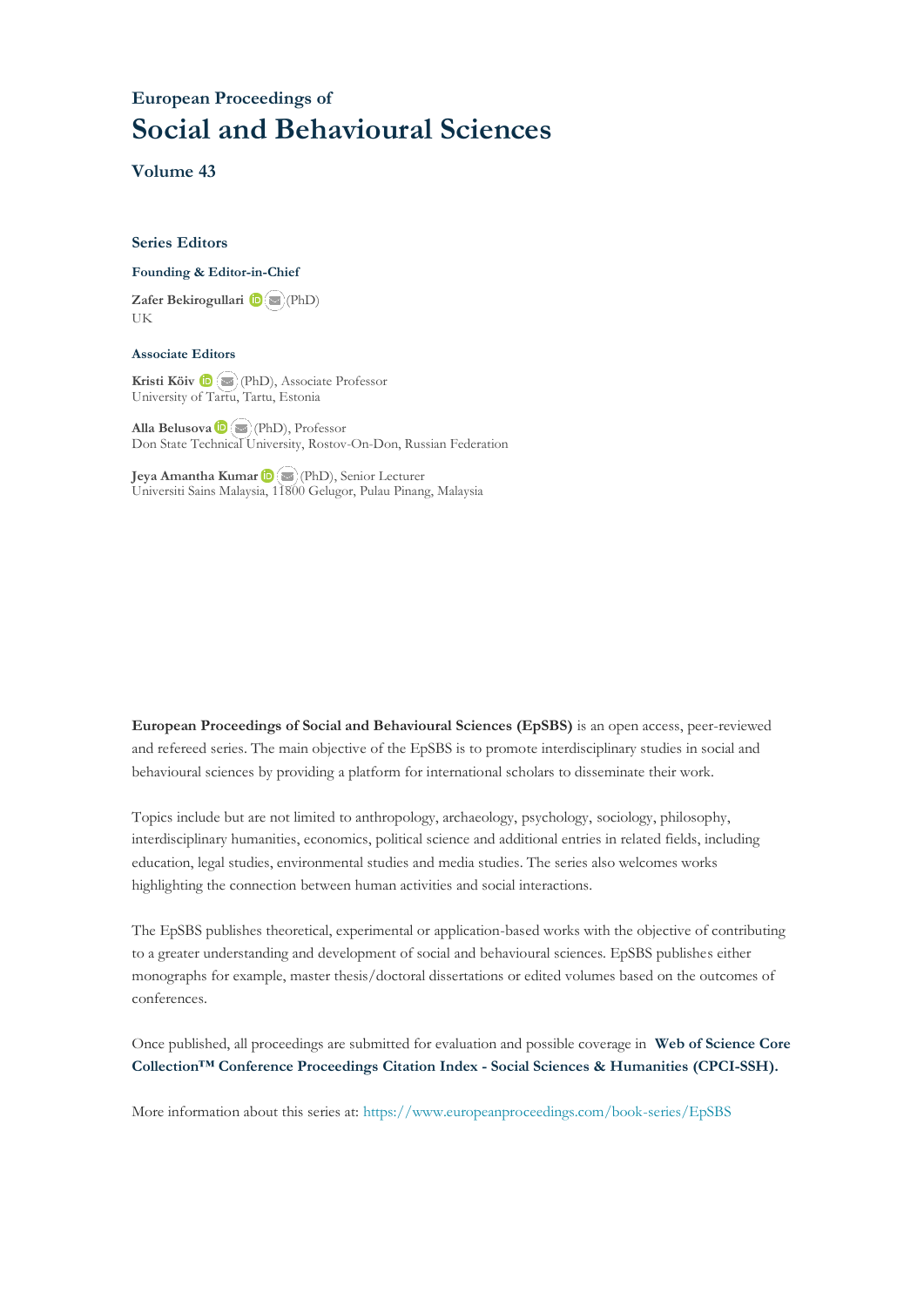# EARLY CHILDHOOD CARE AND EDUCATION

Selected, peer-reviewed papers from the 7 th International Conference Early Childhood Care and Education (ECCE 2018), 17-20 May, 2018, Moscow, Russia

## Edited by:

Sonja Sheridan, Nikolay Veraksa

## Editor(s) Affiliation(s):

**Sonja Sheridan,** University of Gothenburg, Gothenburg, Sweden

**Nikolay Veraksa**, Russian Academy of Education, Moscow, Russia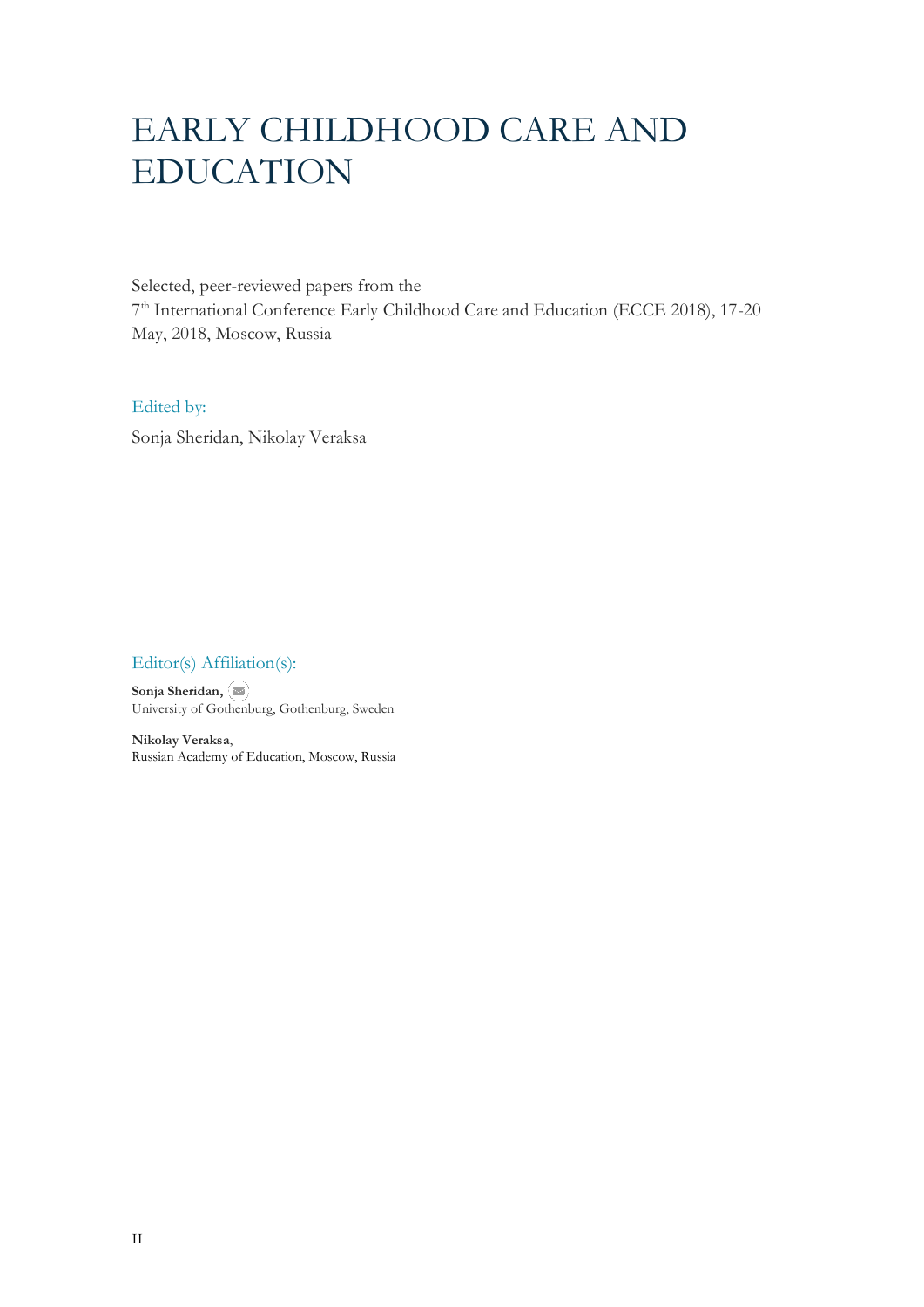

ISSN: 2357-1330 (online). European Proceedings of Social and Behavioural Sciences ISBN: 978-1-80296-042-6 (e-book) EARLY CHILDHOOD CARE AND EDUCATION [https://doi.org/10.15405/epsbs\(2357-1330\).2018.7.1](https://doi.org/10.15405/epsbs(2357-1330).2018.7.1)



© The Editor(s) and The Author(s) 2018. This is an open access book distributed under the Creative Commons CC License BY-NC-ND 4.0. Unported License, permitting all non-commercial use, distribution, and reproduction in  $\overline{ND}$ any medium, provided the original work is properly cited.

This book is published by the registered company Future Academy which is registered under the ISO London Limited. The registered company address is: 293 Green Lanes, Palmers Green, London, United Kingdom, N13 4XS Reg. Number: 9219513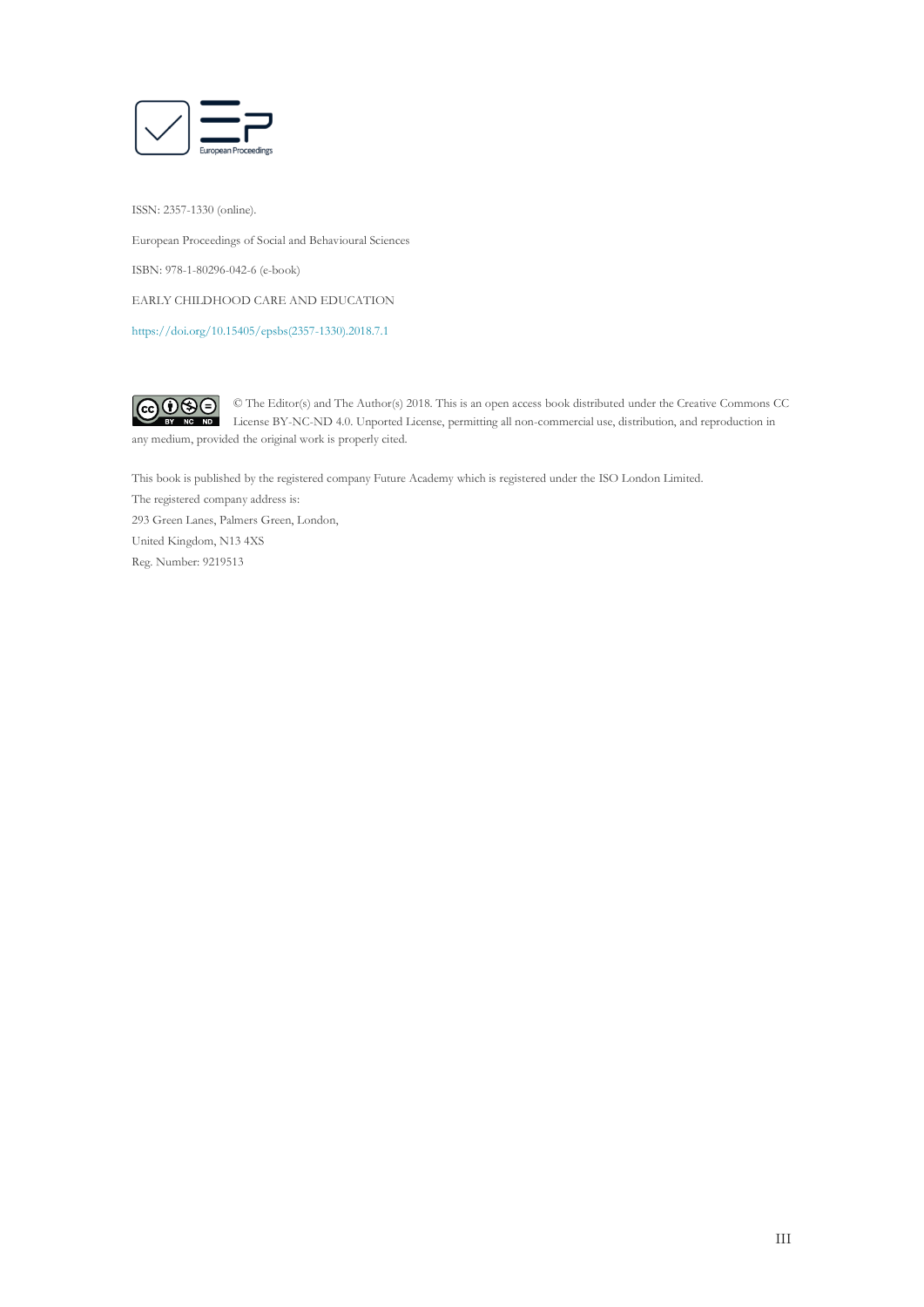## **Table of Contents**

## **No: 1**

Title: Cultural-Historical Theory And Modern Educational Practice *Pages: 1-5* Author(s): **Nikolay Veraksa,** Sonja Sheridan

## **No: 2**

Title: Peculiarities Of Life-Sense Orientations Of Personalities In Context Of Self-Determination In Adolescence *Pages: 6-13* Author(s): **Maria Bataeva**

#### **No: 3**

Title: Self-Identification In Primary School Children In Modern Society *Pages: 14-21* Author(s): **Marina Byvsheva,** Inna Bukharova, Olga Konyuk, Polina Kropotukhina, Anna Semenova

#### **No: 4**

Title: Social-Pedagogical Support Of Children With Special Development Needs In Preschool Educational Institutions *Pages: 22-27*

Author(s): **Tatiana Dorokhova,** Minninur Galaguzova , Irina Volgina

#### **No: 5**

Title: Prevention Of Threats To The Child`S Social Development In Antisocial Family *Pages: 28-33* Author(s): **Natalya V. Goltsova,** Yelena V. Yakovleva

#### **No: 6**

Title: Cognitive And Regulatory Foundations Of Tolerance In Schoolchildren In Inclusive Education *Pages: 34-42* Author(s): **Mergalyas Kashapov,** Anastasiya Volchenkova

#### **No: 7**

Title: Concepts Of "Respect" And "Respect For Parents" In Russian Adolescents And Adults *Pages: 43-51* Author(s): **Alexandra M. Konovalova**

#### **No: 8**

Title: The Child And The City: Urban Environment`S Value And Psychological Space Sovereignty *Pages: 52-58* Author(s): **Irina V. Vorobyeva,** Olga V. Kruzhkova, Anastasia O. Ljovkina

#### **No: 9**

Title: Applying Psycho-Technical Fairy Tale To Develop Child s Logical Thin *Pages: 59-64* Author(s): **Anastasia O. Ljovkina,** Vadim E. Ljovkin, Mikhail N. Scherbinin, Sergey M. Khalin, Anatoliy B. Nevelev

#### **No: 10**

Title: Psychological Features Of Adolescent Girls Who Identify Themselves As Having Homosexual **Orientation** *Pages: 65-71*

Author(s): **Elena Nikolaeva,** Ekaterina Veterok

#### **No: 11**

Title: Teenagers' Vandal Activity In The Internet Environment: Frequency, Types, Risks And Opportunities *Pages: 72-78* Author(s): **A.G. Obolenskaya**, D.V. Rudenkin, O.A. Blinova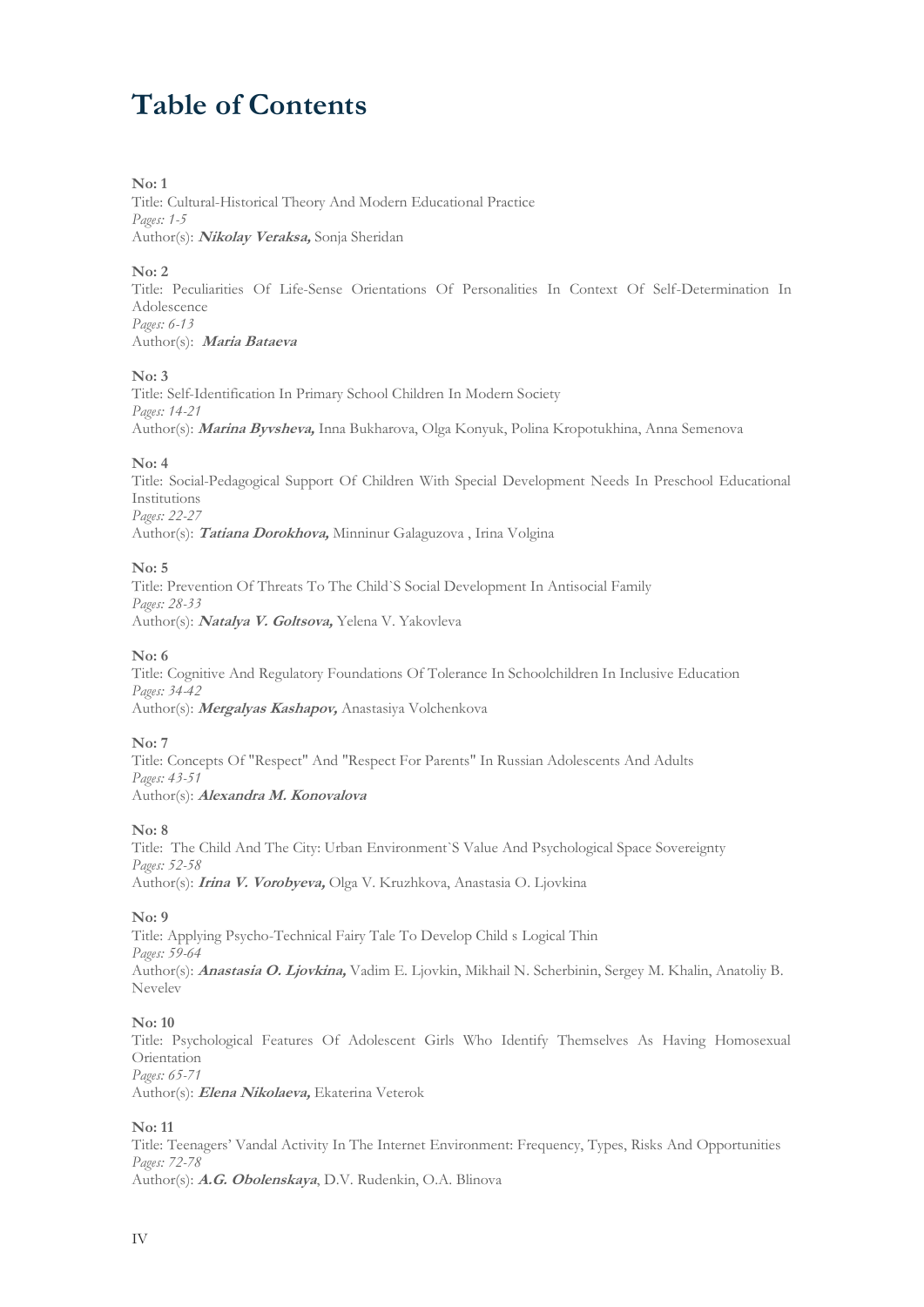Title: Cognitive Component Of Legal Awareness In Learners *Pages: 79-85* Author(s**): Irina Pogozhina,** Marina Sergeeva, Diana Pshenichnyuk

## **No: 13**

Title: The Support Of Individual Educational Trajectories In Digital Childhood *Pages: 86-93* Author(s): **Irina Pogozhina,** Margarita Simonyan, Margarita Agasaryan

## **No: 14**

Title: Personal Autonomy Development, Adolescents Separation Process In Different Types Of Child-Parent Relations *Pages: 94-101*

Author(s): **Natalia N. Poskrebysheva,** Christina V. Kremenchustkaya

## **No: 15**

Title: Peculiarities Of The Apprehension Of Economic Offences By Learners *Pages: 102-108* Author(s): **Diana Pshenichnyuk,** Irina Pogozhina, Marina Sergeeva

## **No: 16**

Title: Opportunities And Specificity Of Applying The Draw-A-Scientist Test Technique On Russian Schoolchildren *Pages: 109-117* Author(s): **Tatyana Razina,** Elena Volodarskaya

## **No: 17**

Title: The Genesis Of The Interrelation Of Theory Of Mind And Symbolic Functions In Preschoolers *Pages: 118-126* Author(s): **Elena Sergienko,** Natalia Koroleva

## **No: 18**

Title: The Influence Of The Family On The Child's Normative Development In Preschoolers *Pages: 127-132* Author(s): **Svetlana Shabas**

## **No: 19**

Title: Learning Of Coherent Speech Of Pre-School Age Children With Mental Retardation *Pages: 133-139* Author(s): **Tenkacheva Tatyana Rashitovna,** Tokarskaya Ludmila, Kostyuk Anna Vladimirovna, Bryzgalova Svetlana Olegovna

## **No: 20**

Title: Single-Parent Family As An Institution Of Gender Socialization At Adolescent Age *Pages: 140-146* Author(s): Elena Belinskaya, **Ekaterina Dubovskaya,** Olga Tikhomandritskaya

## **No: 21**

Title: Psychological Support Of Gifted Students' Learning Activity *Pages: 147-155* Author(s): **Nadezhda D. Tvorogova**

## **No: 22**

Title: Motivation And Responsibility Of Boys And Girls High School Age *Pages: 156-163* Author(s): **Irina Vartanova**

## **No: 23**

Title: Destructive Interaction Between Parents And Toddlers In Well-Functioning Families *Pages: 164-171* Author(s): **Yuliya A. Verkhoturova,** Yuliya N. Galaguzova, Elena V. Dongauzer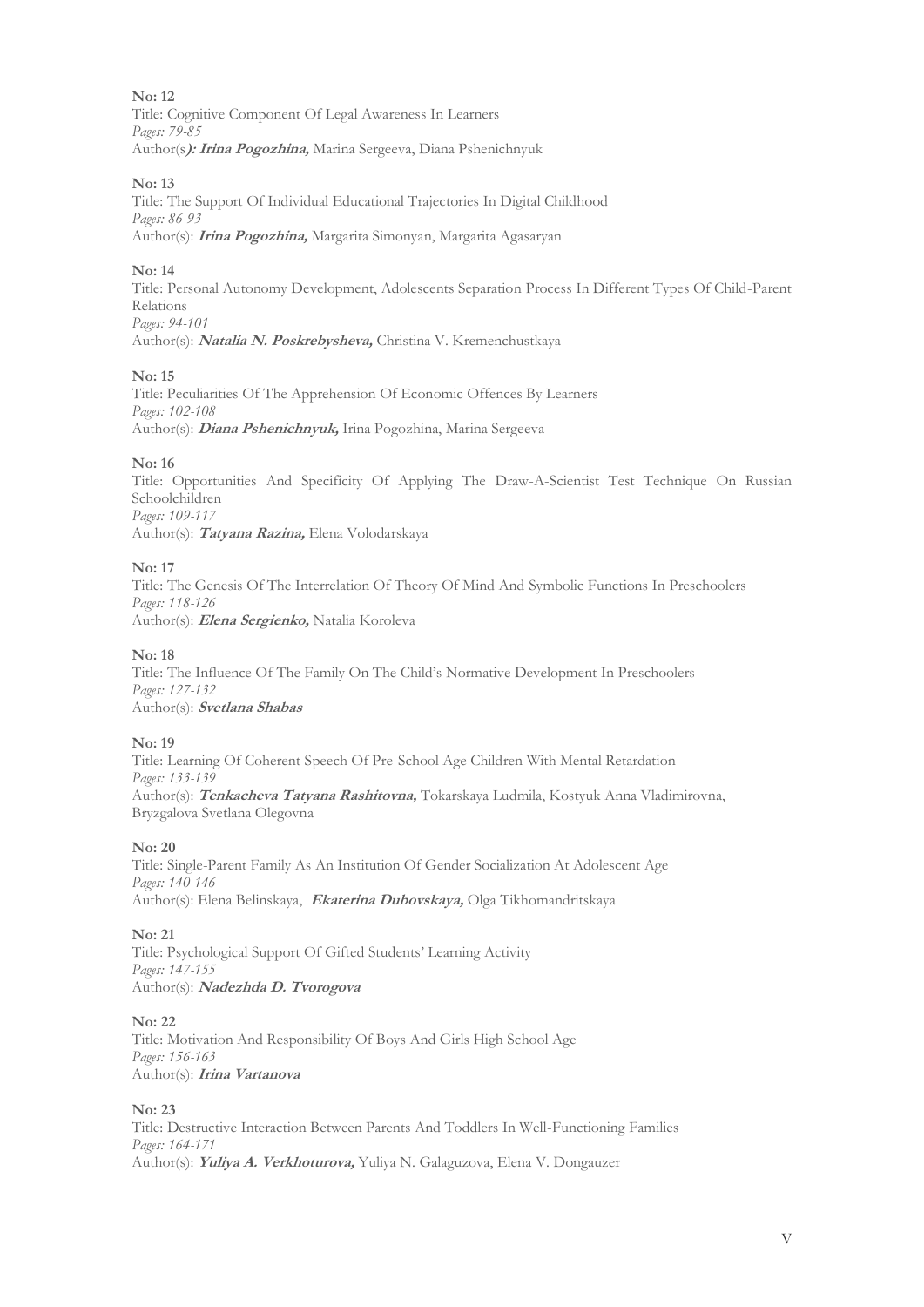Title: Some Traits Of Conceptual Identity In Adolescents And Young Adults *Pages: 172-179* Author(s): **Tatiana Sakharova,** Inna Zhuravleva

#### **No: 25**

Title: The Study Of Attitudes Of Children Of Senior Preschool Age *Pages: 180-184* Author(s): **Nadezda M. Zyryanova,** Marina S. Egorova, Alina A. Pankratova, Oksana V. Parshikova, Svetlana D. Pyankova, Ylia D. Chertkova

## **No: 26**

Title: What Do Russian Preschoolers Think About Wealth And Poverty *Pages: 185-194* Author(s): **Nadezda M. Zyrianova,** Oksana V. Baskaeva, Svetlana D. Pyankova

## **No: 27**

Title: The Fairytale Character In Advertisment As A Means Of Influence On Children *Pages: 195-203* Author(s): **Elena Nikolaeva,** Oksana Zashchirinskaia

#### **No: 28**

Title: Subjective Wellbeing Of Teenagers As A Result Of Trust Relationships Development *Pages: 204-212* Author(s): **A.I. Dontsov,** Y.P. Zinchenko , E.B. Perelygina

## **No: 29**

Title: Changes In The Types Of Trust Relationships Of Adolescents In The Education *Pages: 213-220* Author(s): **A.I. Dontsov,** I.V. Gaidamashko , E.B. Perelygina, E.N. Syutkina

#### **No: 30**

Title: The Role Of Mythological Ideas In Children's Socialization And Subjective Well-Being *Pages: 221-229* Author(s): **E. N. Syutkina,** A. I. Dontsov, E. B. Perelygina, A. V. Drozdova, A. N. Shmidt

## **No: 31**

Title: Features Of Teenagers' Perceptions Of Security *Pages: 230-238* Author(s): **O. Yu. Zotova,** L. V. Tarasova

## **No: 32**

Title: Criteria And Structure Of Interpersonal Trust In Children From Orphanages *Pages: 239-247* Author(s): **O. Yu. Zotova,** L. V. Tarasova, A. N. Shmidt, O. S. Solodukhina

#### **No: 33**

Title: The Quality Of Paternal Relationship In Modern Russia *Pages: 248-256* Author(s): Elena V. Zinovieva , **Tatyana V. Kazantseva**, Anna N. Pleshkova, Svetlana N. Kostromina

#### **No: 34**

Title: Belief In A Just World As Predictor Of Wellbeing Among Suvorov Cadets *Pages: 257-264* Author(s):**O. Yu. Zotov,** A. N. Veraksa**,** L. V. Tarasova, Ya. E. Chebotaeva

#### **No: 35**

Title: Personal Predictors Of Procrastination And Personality Psychological Security *Pages: 265-273* Author(s): **O. Yu. Zotova,** T. L. Smorkalova, A. M. Rikel', D. A. Dontsov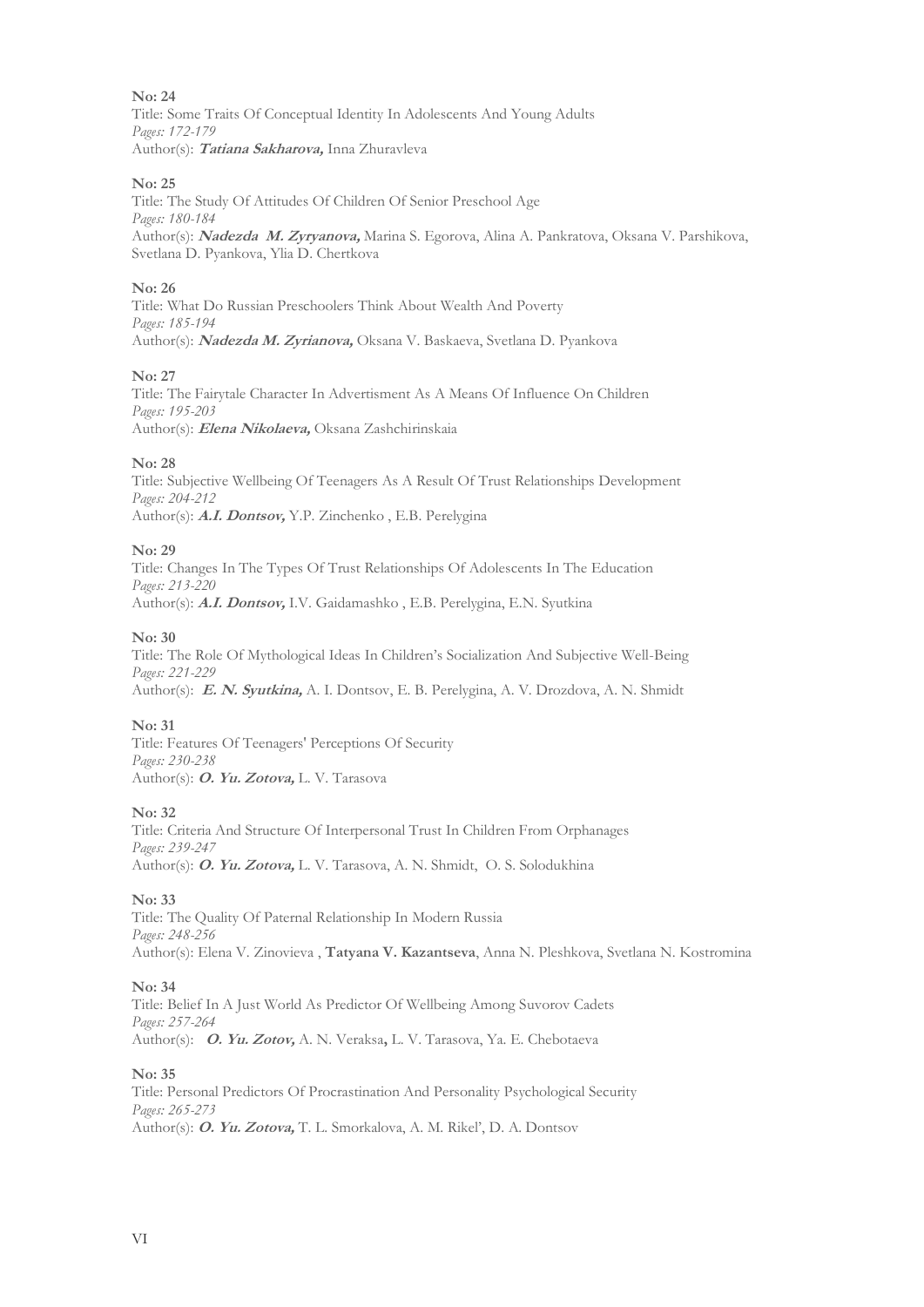Title: Mind Theory At Preschoolers: Association Between Age Differences And Nonverbal Intelligence *Pages: 274-281* Author(s): **Dmitriy S. Kornienko,** Natalya A. Rudnova

## **No: 37**

Title: Indicators Of Successful Self-Revelation In High-School Students *Pages: 282-286* Author(s): **Samoylichenko Aleksander,** Cheremiskina Irina

## **No: 38**

Title: Behavioural Correlates Of Child-Mother Attachment In Preschool And Primary School Children *Pages: 287-294* Author(s): **Elena Koneva,** Vladimir Solondaev

## **No: 39**

Title: Correlation Of Teenagers' Abilities For Self-Revelation With Motivation And Existential Implementation *Pages: 295-301* Author(s): **Valentina Chernyavskaya,** Varvara Malakhova

## **No: 40**

Title: Kumar-Kumari: It Is More Than Gymnastics For Children Of Yonger Age *Pages: 302-308* Author(s): **Dmitry Reut,** Elena Fokina, Valeria Fokina

## **No: 41**

Title: Physical Education And Sport In Early Childhood And Its Challenges For Teachers *Pages: 309-317* Author(s): **Emanuele Isidori,** Alessandra Fazio

## **No: 42**

Title: Academic Procrastination In Students At Different Age *Pages: 318-328* Author(s): **Valentina V. Barabanshchikova,** Dmitry M. Boyarinov, Faniya R. Sultanova, Elena I. Ognyannikova

## **No: 43**

Title: Physical Training`S Motivational And Emotional Aspect Of Preschoolers And School Children *Pages: 329-335* Author(s): **Irina M. Vorotilkina,** Larisa V. Byankina (b), Natalia G. Bogachenko

## **No: 44**

Title: Fairy-Tale Therapy Influence On Speech Development In Preschoolers With Mental Development Delay *Pages: 336-341* Author(s): **Pavel Kislyakov,** Victoria Dmitrieva, Elena Petrova, Vasiliy Feofanov , Anzhela Romanova,

Tatiana Vereitinova

## **No: 45**

Title: Cognitive Functions Dynamics In Preschoolers With Autism Disorders Under Rehabilitation Centre **Conditions** 

*Pages: 342-350*

Author(s): **Vasiliy Feofanov,** Pavel Kislyakov , Nataliya Konstantinova, Kseniia Kozlova, Natalia Belyakova

## **No: 46**

Title: Socio-Psychological Preschoolers With Special Needs Adaptation`S Diagnostics Within The Inclusive Education Environment *Pages: 351-357*

Author(s): **Pavel Kislyakov,** Olga Silaeva , Anna Rybakova, Evgeniy Polyakov

## **No: 47**

Title: Art Therapy`S Influence On Preschoolers`S With Mental Delay Emotional Development *Pages: 358-363* Author(s): **Pavel Kislyakov,** Elena Petrova, Vasiliy Feofanov, Victoria Dmitrieva, Tatiana Vereitinova, Darya Sklemina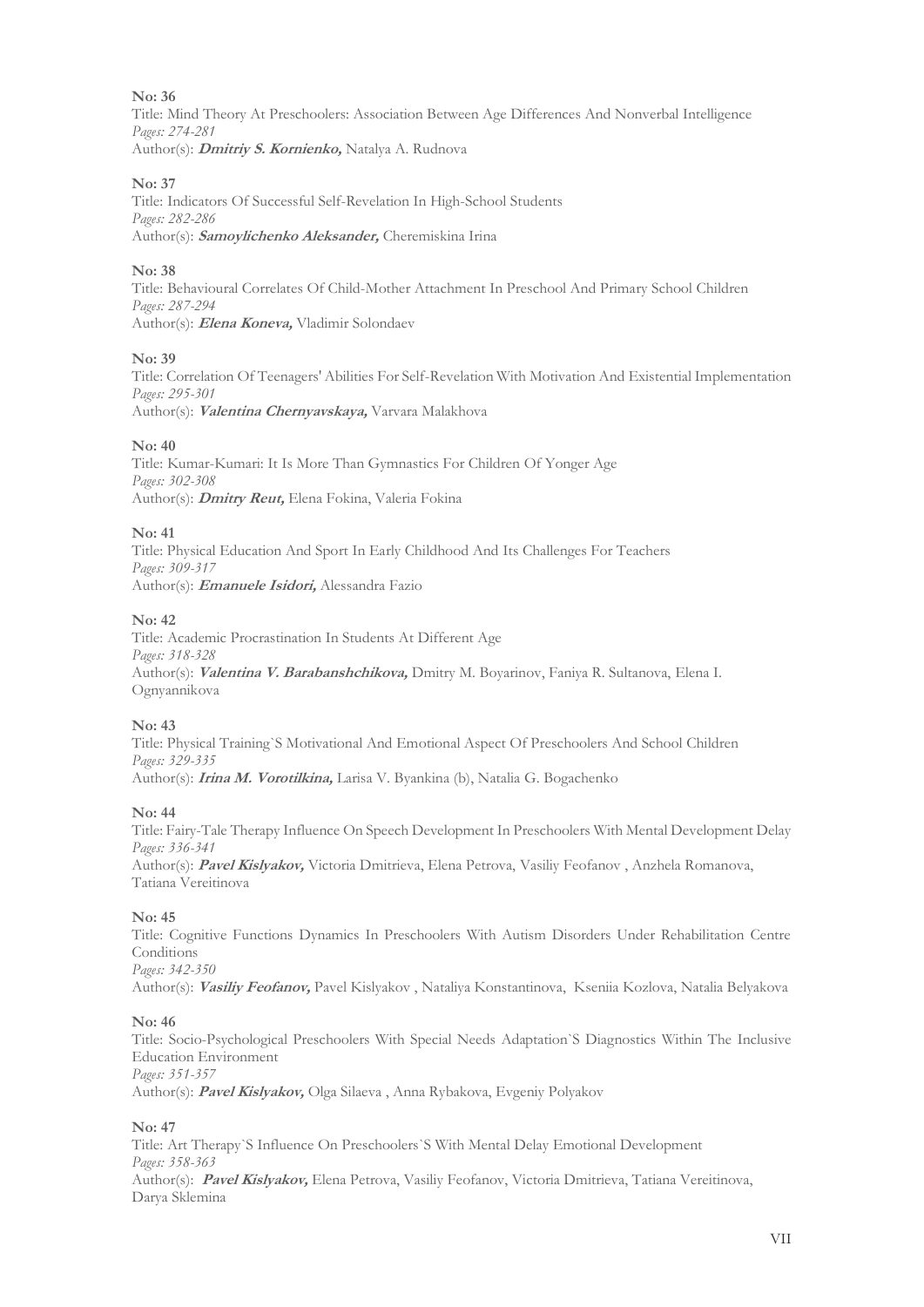Title: Formation Training Of Value Attitude To Nature In Children For Future Teachers *Pages: 364-373* Author(s): **Nataliia Hrytsai**

## **No: 49**

Title: Integration Of Motor And Cognitive Activities Of Children At Preschool Age *Pages: 374-378* Author(s): **Elena A.Shmeleva,** Mikhail A. Pravdov, Valeriy Kartashev, Dmitry M. Pravdov, Yuri B. Nikiforov, Lyudmila F. Luneva

#### **No: 50**

Title: Subjective Space Of Possible Action And The Level Of Students Subjective Position *Pages: 379-385* Author(s): **Rimma Bagova**

## **No: 51**

Title: The Formation Of Preservice Preschool Teachers' Professional Readiness For Esthetical Training *Pages: 386-391* Author(s): **Olha Khomiak,** Olha Krasovska

#### **No: 52**

Title: Associations Of Learning Outcomes For The Physical Activity Of Primary School Students *Pages: 392-400* Author(s): **Irina Kliziene,** Gintautas Cibulskas, Laura Kimantiene , Ginas Cizauskas, Sarunas Klizas

## **No: 53**

Title: Self-Regulation, Personality Factors, Academic Motivation, Math Achievement In Middle And Senior School *Pages: 401-410*

Author(s): **Tatiana Fomina,** Varvara Morosanova, Irina Bondarenko, Angelica Burmistrova-Savenkova

#### **No: 54**

Title: Interactive Animation`s Possibilities And Limitations For Development Of Environmental Literacy For Pupils *Pages: 411-421*

Author(s): **Aldona Augustiniene,** Viktorija Bendaraviciute-Kalinauskiene, Gintautas Cibulskas

## **No: 55**

Title: Principles Of Education, Methods And Processes Applied To SDHD Children *Pages: 422-429* Author(s): **Jana Kutnohorská,** Pavla Kudlová

## **No: 56**

Title: Preparation Of High School Students In The Area Of Multiculturalism *Pages: 430-437* Author(s): **Pavla Kudlová,** Jana Kutnohorská

#### **No: 57**

Title: Children And The City: The Specifics Of The Environment Deconstruction *Pages: 438-447* Author(s): Aleksandra Filipova, **Veronika Yarovaya** 

## **No: 58**

Title: The Effect Of Emotiogenic Environment On The Reading By First-Formers *Pages: 448-453* Author(s): **Olga V. Lomtatidze,** Anna S. Alekseeva

#### **No: 59**

Title: Graphic Deviations In Preschool Children's Writing *Pages: 454-460* Author(s): **Nataliya Pavlova**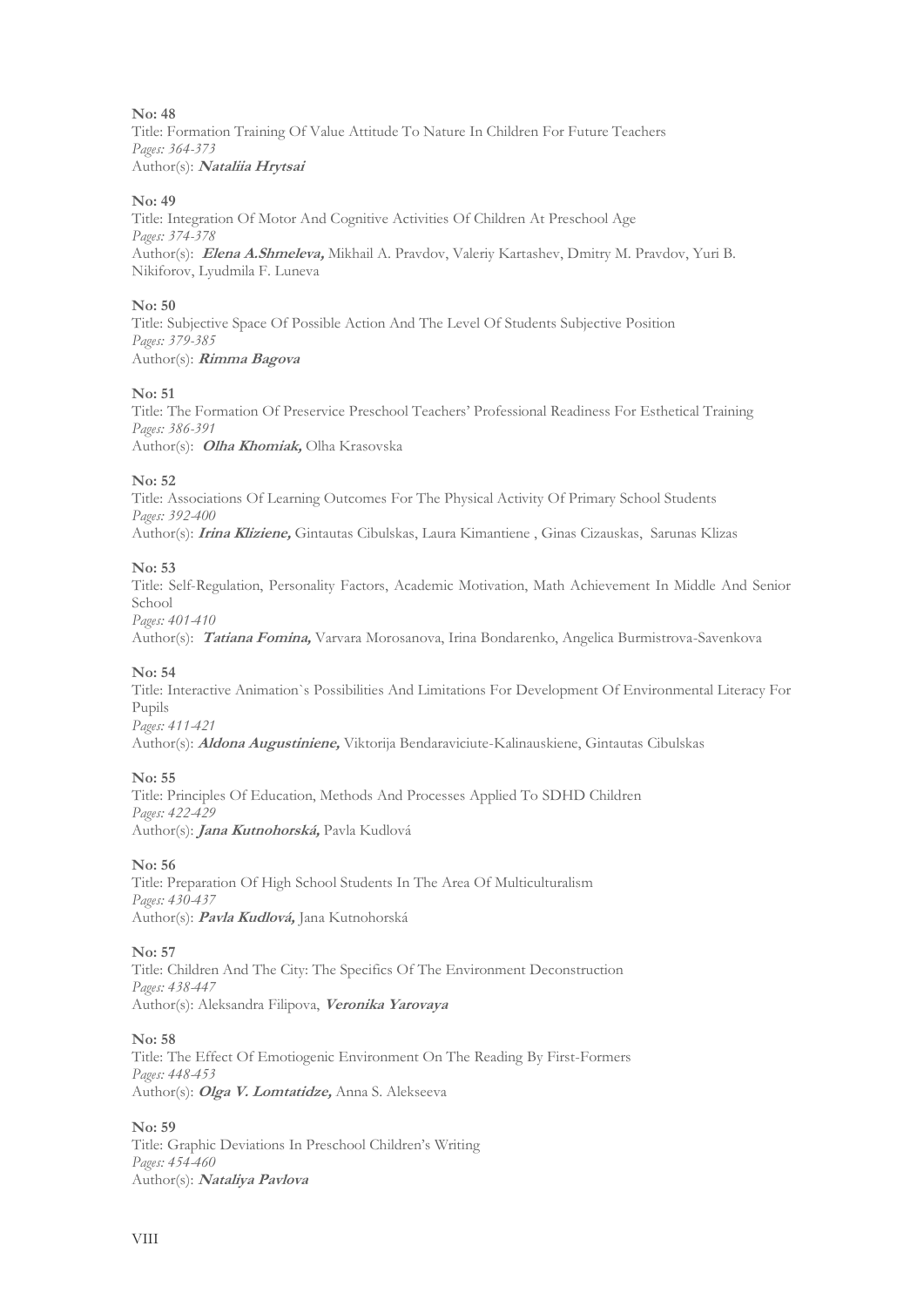Title: Indicators Of Children`S World Images And Different Generations Parents With Peculiar Relationships *Pages: 461-468* Author(s): **Vlada Pishchik**

#### **No: 61**

Title: Semantic-Symbolic Representation Of The Early Childhood In The Consciousness Of Adults *Pages: 469-473* Author(s): **Elena E. Sapogova**

#### **No: 62**

Title: Personality Traits Of Parents And Parent-Child Relationships *Pages: 474-481* Author(s): **I.E. Rzhanova,** O.S. Alekseeva,, A.Ya. Fominykh

#### **No: 63**

Title: The Healing Effects Of Music Activity With Emotionally Blocked Children *Pages: 482-488* Author(s): **Alla Toropova,** Tatiana Lvova

#### **No: 64**

Title: The Influence Of Socialization Mesofactor On Psychological Peculiarities Single Women`S Marital Expectations *Pages: 489-492* Author(s): **Natalia Tsvetkova,** Elena Umanskaya, Anastasia Stefanenko

#### **No: 65**

Title: The Features Of Present-Day Young Women's Ideas About Motherhood *Pages: 493-500* Author(s): **Alexandra Dolgikh,** Elena Zakharova

#### **No: 66**

Title: Gender Differences In Attitude Towards Health In Younger Schoolchildren *Pages: 501-505* Author(s): **Olga Y. Kamakina**

#### **No: 67**

Title: The Consistency Of Educational Process Participants`S Positions As A Condition For Schoolchildren Profile Choice *Pages: 506-514* Author(s): **Olga A. Belyaeva**

#### **No: 68**

Title: Discourse Analysis As A Way Of Interpreting Mother's Cognition Of Child's Individuality *Pages: 515-521* Author(s): **Svetlana Polyakova,** Svetlana Zhdanova, Elena Alikina,

## **No: 69**

Title: Gender Characteristics Of Junior Adolescents' Personal Traits *Pages: 522-527* Author(s): **Evgeni Nikolaev,** Elena Slavutskaya, Gulnara Ivanova, Il'dar M. Yusupov

#### **No: 70**

Title: Bullying And Victim Behavior In Rural Secondary School Students: Incidence, Manifestations, Interrelations *Pages: 528-534* Author(s): **Evgeniy Nikolae,** Svetlana Petunova, Svetlana Velieva, Olga Pinyaeva

#### **No: 71**

Title: Preschoolers' Representations About The Family As A Component Of Children's World Picture *Pages: 35-542* Author(s): **Nataliya Ivanova**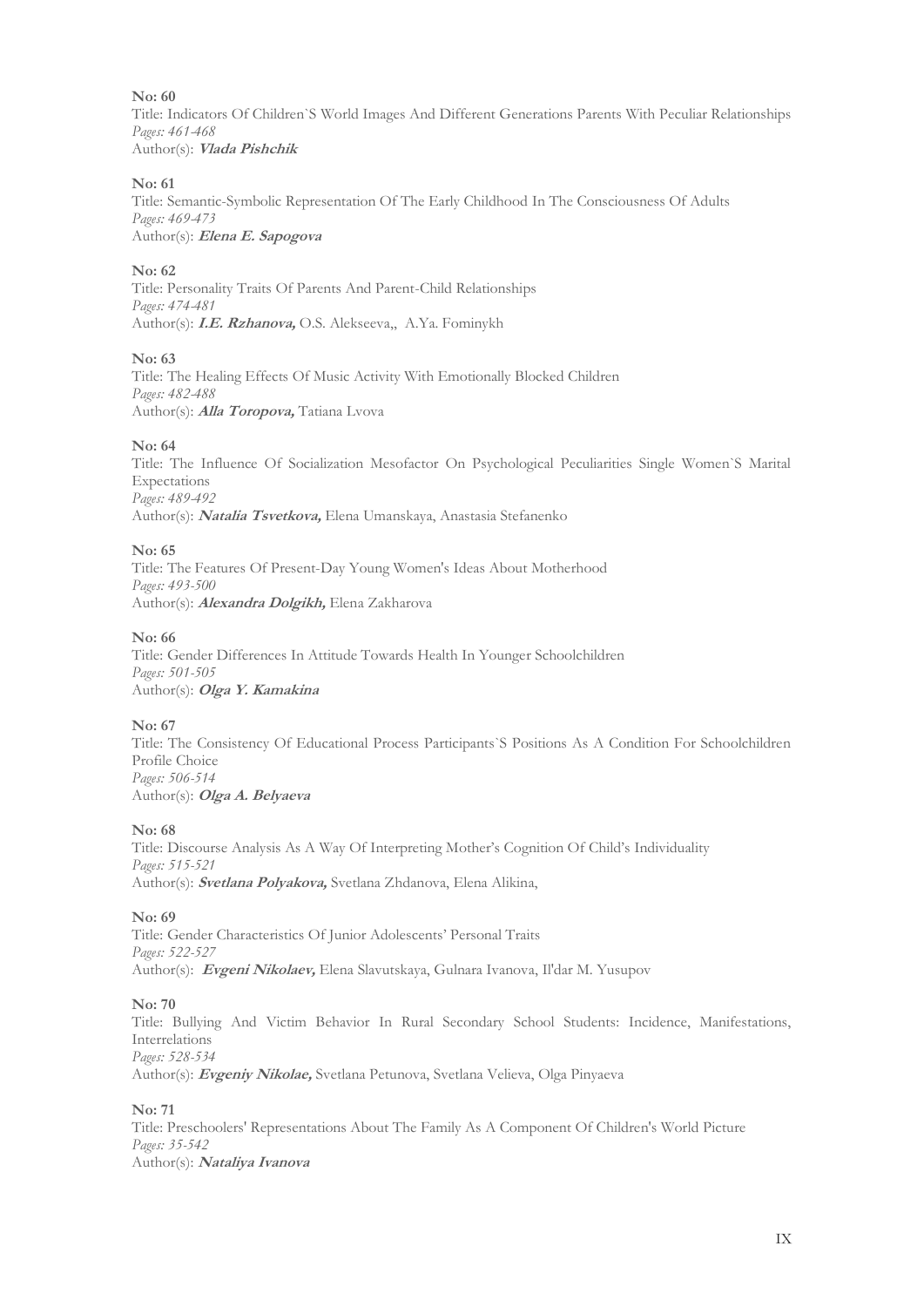Title: Interaction Between Educational Organization And Family During Formation Of Motivational School Readiness`S *Pages: 543-550* Author(s): **Maria Vinogradova**

#### **No: 73**

Title: The Valuable Foundations For Diligence Education In Preschool *Pages: 551-558* Author(s): **Elena Timoshina,** Marina Arsenova

#### **No: 74**

Title: Pedagogical Conditions Of Emotional Self-Regulation Development At Older Preschool Age *Pages: 559-566* Author(s): **Tatyana Pershina**

#### **No: 75**

Title: Development Of Mind And Behavioural Control In Preschoolers With Different Mental Age *Pages: 567-574* Author(s): **Galina A. Vilenskaya,** Evgenya I. Lebedeva

#### **No: 76**

Title: Communication Policy Of Charity Foundations Supporting Sick Children: Persuasion Tools *Pages: 575-581* Author(s): **Marina Terskikh**

#### **No: 77**

Title: Intertextual Tools In Public State Announcements Discourse Related To Childhood Issues *Pages: 582-588* Author(s): **Marina Terskikh,** Evgeniya Malenova

#### **No: 78**

Title: Early Interaction Support Groups For Institutionalazed And Family-Reared Young Children *Pages: 589-595* Author(s): **Iskra Natalia N.,** Solodunova Maria Y., Anikina Varvara O.

#### **No: 79**

Title: On The Issue Of Indicators In Children Patriotic Education At Preschool Age *Pages: 596-601* Author(s): **V. Korotaeva,** *S*.S. Belousova

#### **No: 80**

Title: Findings Of The National Study For The Preschool Education Quality In Russia *Pages: 602-610* Author(s): **Tatyana Le-van,** Igor Shiyan, Sergey Zadadaev , Olga Shiyan

#### **No: 81**

Title: Features Of Cognitive Processes In Children With Different Internet Activity *Pages: 611-617* Author(s): **Galina Soldatova,** Anastasia Vishneva, Svetlana Chigarkova

#### **No: 82**

Title: Psychological Predictors Of Online And Offline Communication Rules In Adolescents *Pages: 618-625* Author(s): **Galina Soldatova ,** Elena Rasskazova, Vadim Emelin

#### **No: 83**

Title: Model Of Significant Other In Young Adults With Different Romantic Attachment Style *Pages: 626-633* Author(s): **Apollinaria V. Chursina,** Olga V. Almazova

#### **No: 84**

Title: Assumptions As A Basis For Attitude Forming To Mother's Position In Girls *Pages: 634-642* Author(s): **Olga V. Almazova,** Olga A. Karabanova, Galina V. Burmenskaya, Elena I. Zakharova, Alexandra G. Dolgikh, Sergey V. Molchanov, Tatyana Yu. Sadovnikova